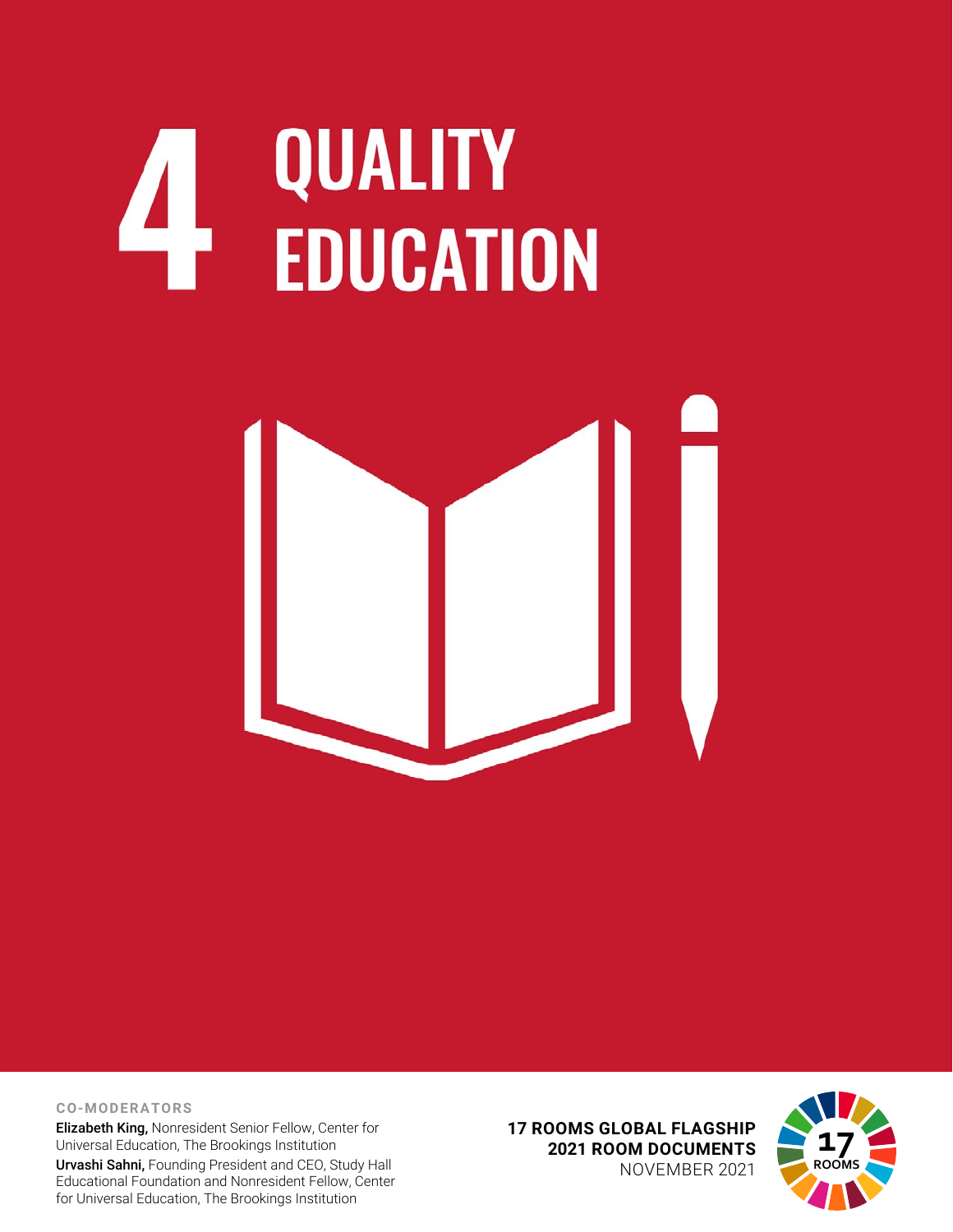This document summarizes the ideas and actions that emerged from Room 4, a working group for Sustainable Development Goal 4 on Quality Education, that convened as part of the annual 17 Rooms global flagship process in 2021. Th[e 17 Rooms initiative](https://www.brookings.edu/project/17-rooms/) is co-hosted by the Center for Sustainable Development at The Brookings Institution and The Rockefeller Foundation. Each Room, one per SDG, was asked to identify actionable priorities that can be advanced by the end of 2022 to improve some component of 2030 outcomes for its respective Goal. Corresponding documents prepared by the other flagship Rooms are availabl[e here,](http://www.brookings.edu/17rooms2021) alongside a synthesis report prepared by the 17 Rooms secretariat.

## **Room 4 Learning teams: A reimagined education workforce**

The COVID-19 crisis, now more than a year long and still in full force in many parts of the world, has created a long-lasting learning crisis—with significantly worse effects for poor and marginalized students.[1](#page-1-0) Worldwide, parents, communities, and educators are rising to the challenges and have adapted as quickly as they could, but many do not have adequate resources and skills to do so. Girls from marginalized communities have been particularly hard hit: many pulled out of school[, married](https://data.unicef.org/resources/covid-19-a-threat-to-progress-against-child-marriage/)  [off early,](https://data.unicef.org/resources/covid-19-a-threat-to-progress-against-child-marriage/) or put to work. Regaining learning losses and reclaiming students who have dropped out calls for urgent action. Even prior to the pandemic, many students were not learning foundational knowledge and skills, so recovery will be difficult without new thinking about teaching and learning systems.

Although disastrous in so many ways, the pandemic has offered valuable lessons about resilience, recovery, and reimagination. When schools closed, communities and educators used alternative learning spaces and accessed many "teachers", engaging parents, older siblings, community volunteers, and educated youth, supported by smart technologies to access knowledge from distant professionals. These demonstrated how a more distributed teaching model might work; instead of students relying on only one professional teacher, there emerged *learning teams* with several "teacher allies" from within the community.

There are programs that have already been using learning teams successfully around the world. They operate in ways that are contextualized and adapted to local circumstances and needs. Consider the following which are being embedded into education systems:

- In five African countries, CAMFED (Campaign for Female Education) partners with ministries of education and communities to improve their school systems' ability to serve the most marginalized children, especially girls. Learner Guides are recent female graduates who volunteer in their local schools as members of school learning teams. They identify girls who have dropped out of school or are at risk of doing so; mentor them to navigate the challenges of school; deliver a life skills curriculum that complements the academic curriculum and is integrated into the school timetable.
- In India, Pratham engages the community to support early childhood education and foundational learning. It mobilizes community volunteers who are trained for this work; engages mothers of children in Pratham's programs; and uses "Teaching at the Right Level" which groups children by ability rather than by grade. Also in India, Study Hall Education

<span id="page-1-0"></span> $1$  Donnelly, R., & Patrinos, H. (2021). Learning loss during COVID-19: An early systematic review. Covid Economics, 77(30 April 2021), 145–153.; Onyema, E.M., Eucheria, N.C., Obafemi, F.A., Sen, S., Atonye, F.G., Sharma, A. and Alsayed, A.O. (2020). Impact of Coronavirus pandemic on education. Journal of Education and Practice, 11(13), pp.108-121.; Kaffenberger, M. (2021). Modelling the long-run learning impact of the Covid-19 learning shock: Actions to (more than) mitigate loss. International Journal of Educational Development, 81, p.102326.; Kuhfeld, M., Soland, J., Tarasawa, B., Johnson, A., Ruzek, E. and Liu, J. (2020). Projecting the potential impact of COVID-19 school closures on academic achievement. Educational Researcher, 49(8), pp.549-565.; Reimers, F., Amaechi, U., Banerji, A., & Wang, M. (Eds.) (2021). An educational calamity: Learning and teaching during the covid-19 pandemic. Independently published.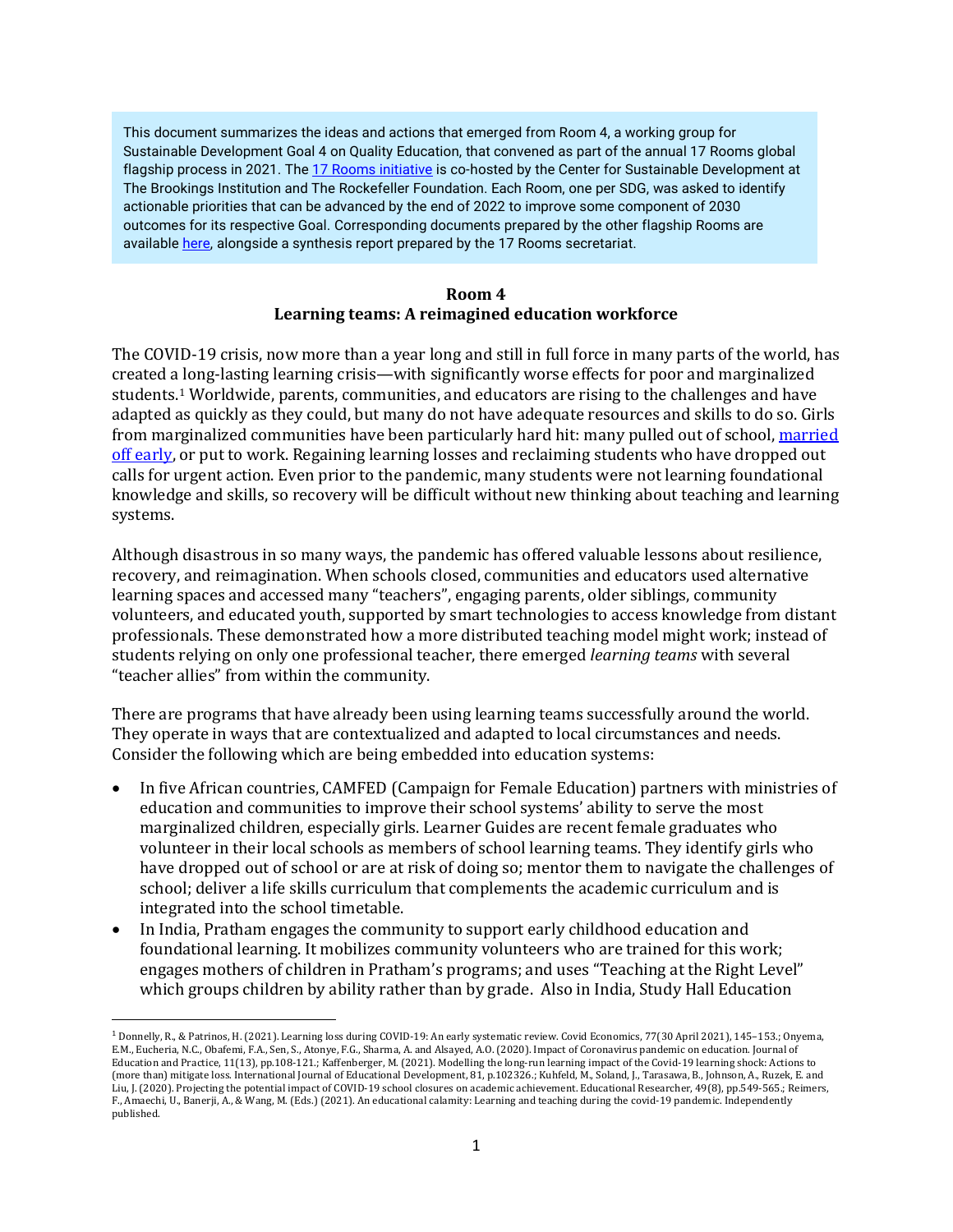Foundation's (SHEF) Digital Study Hall program and Digital Saathi program enable local volunteers/paid facilitators and remote teachers to team up with skilled, expert teachers virtually, using low tech videos and online platforms. Local volunteers are trained in domain knowledge and better pedagogy by professionals digitally. Girls, who drop out of school because of travel in unsafe rural areas, can access learning in their communities through local community-based, technology-enabled learning teams.

- In Kenya, the Education Development Trust (EDT) works with a learning team of community health volunteers, parents, teachers and instructional coaches as part of distance learning support for marginalized girls during the pandemic.
- In the U.S., Arizona State University has been placing more than 400 teacher candidates in teambased models across school districts, helping to transition schools and school systems to teambased models for *all* educators. In Fall 2021, schools across five school districts will be moving toward whole-school implementations of the Next Education Workforce team-based models. This work in Arizona has captured the attention of systems-level leaders in other states (e.g., California).

Learning in the 21st century must be defined more holistically, including not only the development of foundational basic literacy and numeracy skills, and learning of content across domains, social, emotional and political learning, but also the development of students' skills to care for self, others and the planet and to engage in lifelong learning. To achieve this vision for what learning should be, **Room 4 proposes that education systems worldwide adopt the Learning Teams approach of distributed teaching and learning***.* This approach allows education systems to mobilize a broader set of expertise, professional skills and socioemotional support in schools than the current model of one teacher per classroom. It is particularly successful in keeping girls in school and enabling their learning.

## Specifically, Room 4 proposes:

A Global Coalition on Learning Teams that would bring together NGOs, development agencies, donors, private sector, research partners, and civil society organizations, to support governments interested in using a *learning team* approach. It would develop a multi-year agenda for supporting efforts and finding resources to pilot new models and generating robust evidence on how these models can be scaled and embedded in education systems. It would play an advocacy role to promote existing evidence on learning team programs so that learning teams can be a priority on the international education agenda. The Coalition would support:

- An investment program to pilot learning team models in interested countries in order to generate cross-country evidence on the impact of learning teams and to codify its key elements. Institutional partners would jointly identify countries, secure funding, play a role in capturing the learning across countries, and amplify the lessons.
- A future UNESCO Global Monitoring Education Report, in the next 2-3 years, focused on the rationale, experience, and impact of learning teams. The learning team approach should be an element of the strategies to achieve the SDGs for education.
- Engagement with prominent education organizations to promote the diffusion of findings from research and evaluation evidence. This could include seminars or symposia, co-sponsored by the Center for Universal Education at the Brookings Institution with members of Room 4, on the design of and experiences with learning teams. It would foster ties with education leaders in other sectors (e.g., public health) to exchange ideas about best practices for professional development of non-traditional sector workers.